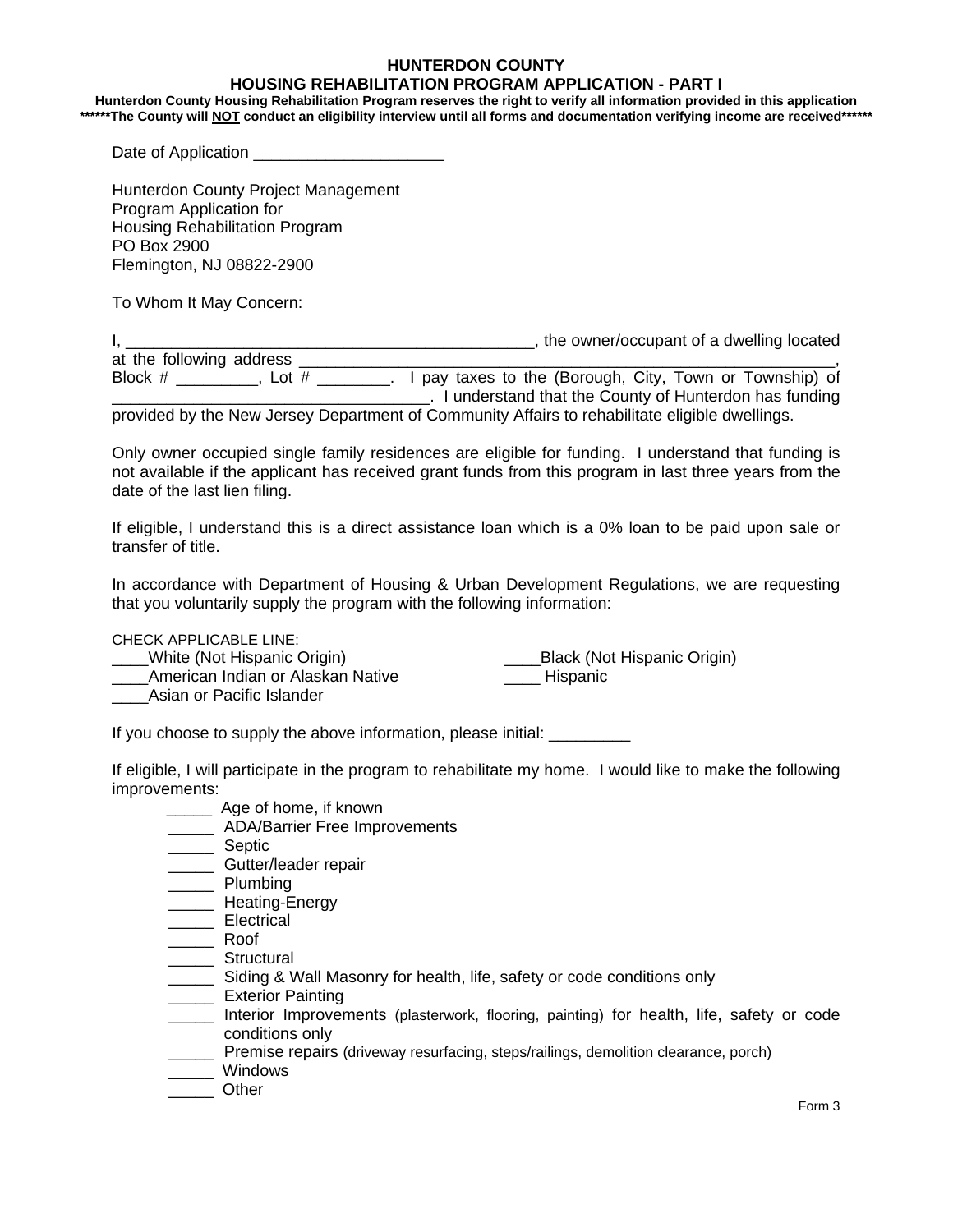|  | Household Composition (Include all persons residing at the address of the dwelling) |  |
|--|-------------------------------------------------------------------------------------|--|
|  |                                                                                     |  |

|                                                                                   | Name(s)                                                                                                      | Age(s) | Relationship to<br><b>Head of Household</b>                                                                                                      |
|-----------------------------------------------------------------------------------|--------------------------------------------------------------------------------------------------------------|--------|--------------------------------------------------------------------------------------------------------------------------------------------------|
| Elderly (62 or older)                                                             |                                                                                                              |        |                                                                                                                                                  |
|                                                                                   |                                                                                                              |        |                                                                                                                                                  |
| Adults (19-61 years)                                                              |                                                                                                              |        |                                                                                                                                                  |
|                                                                                   |                                                                                                              |        |                                                                                                                                                  |
| Minors (18 or younger)                                                            |                                                                                                              |        |                                                                                                                                                  |
|                                                                                   |                                                                                                              |        |                                                                                                                                                  |
| Check your answer to the following:<br>Individuals with Disabilities in Household |                                                                                                              |        | $Yes$ No $\_\_\_\_\$                                                                                                                             |
| Head of Household is Elderly                                                      |                                                                                                              |        | $Yes$ No $\_\_$                                                                                                                                  |
| Head of Household is Female                                                       |                                                                                                              |        | $Yes$ No $\overline{\phantom{a}}$<br>**** Copies of documentation verifying Annual Gross Household Income for each eligible household member and |
|                                                                                   | or occupant must be provided before the eligibility interview. ****<br><b>Income Source</b>                  |        | <b>Verification Required</b><br>from each household member and or<br>occupant before the eligibility interview                                   |
|                                                                                   | Social Security, Supplemental Security Income, (SSI) Veterans Benefits                                       |        | -award letter for current year                                                                                                                   |
| Pension, Annuity                                                                  |                                                                                                              |        | -statement for most recent (2) mos.<br>-most recent Form 1099                                                                                    |
| Wages                                                                             |                                                                                                              |        | - pay stubs from last 8 weeks<br>- most recent W-2<br>- 1040 Tax form including all schedules & forms                                            |
| Homeowner Insurance Policy & Property Deed                                        |                                                                                                              |        | - copies                                                                                                                                         |
| Alimony, Spousal Support, Child Support                                           | Unemployment, Severance, Workers Compensation, Disability Benefits                                           |        | - award/verification letter<br>- court order<br>- computer printout                                                                              |
| Self Employment (includes income from rentals)                                    |                                                                                                              |        | - income & expense records - last 12 months<br>- tax returns from last 3 years                                                                   |
| <b>Military Pay</b>                                                               |                                                                                                              |        | - pay stubs from last 8 weeks<br>- most recent W-2                                                                                               |
|                                                                                   | Interest and Dividends Earned: bank accounts, CDs, IRAs, investments                                         |        | - most recent 1099<br>- statements from last 2 mos.                                                                                              |
| Other Income (such as rental properties)                                          |                                                                                                              |        |                                                                                                                                                  |
|                                                                                   | List all residences/properties you own (use back of this sheet if needed)                                    |        |                                                                                                                                                  |
|                                                                                   | ALL PERSONS LISTED ON THE PROPERTY DEED MUST SIGN THIS APPLICATON                                            |        |                                                                                                                                                  |
|                                                                                   |                                                                                                              |        | Date: ________________                                                                                                                           |
|                                                                                   |                                                                                                              |        | Date: ___________________                                                                                                                        |
|                                                                                   |                                                                                                              |        |                                                                                                                                                  |
|                                                                                   |                                                                                                              |        |                                                                                                                                                  |
|                                                                                   |                                                                                                              |        |                                                                                                                                                  |
|                                                                                   |                                                                                                              |        | Telephone (Home) _______________________Work: ______________________Cell: _________________________                                              |
|                                                                                   | <b>RETURN PROGRAM APPLICATION FORM TO:</b><br>Hunterdon County Project Management                            |        |                                                                                                                                                  |
|                                                                                   | Hunterdon County Housing Rehabilitation Program<br>PO Box 2900, Flemington, NJ 08822 or Fax to: 908-788-1662 |        |                                                                                                                                                  |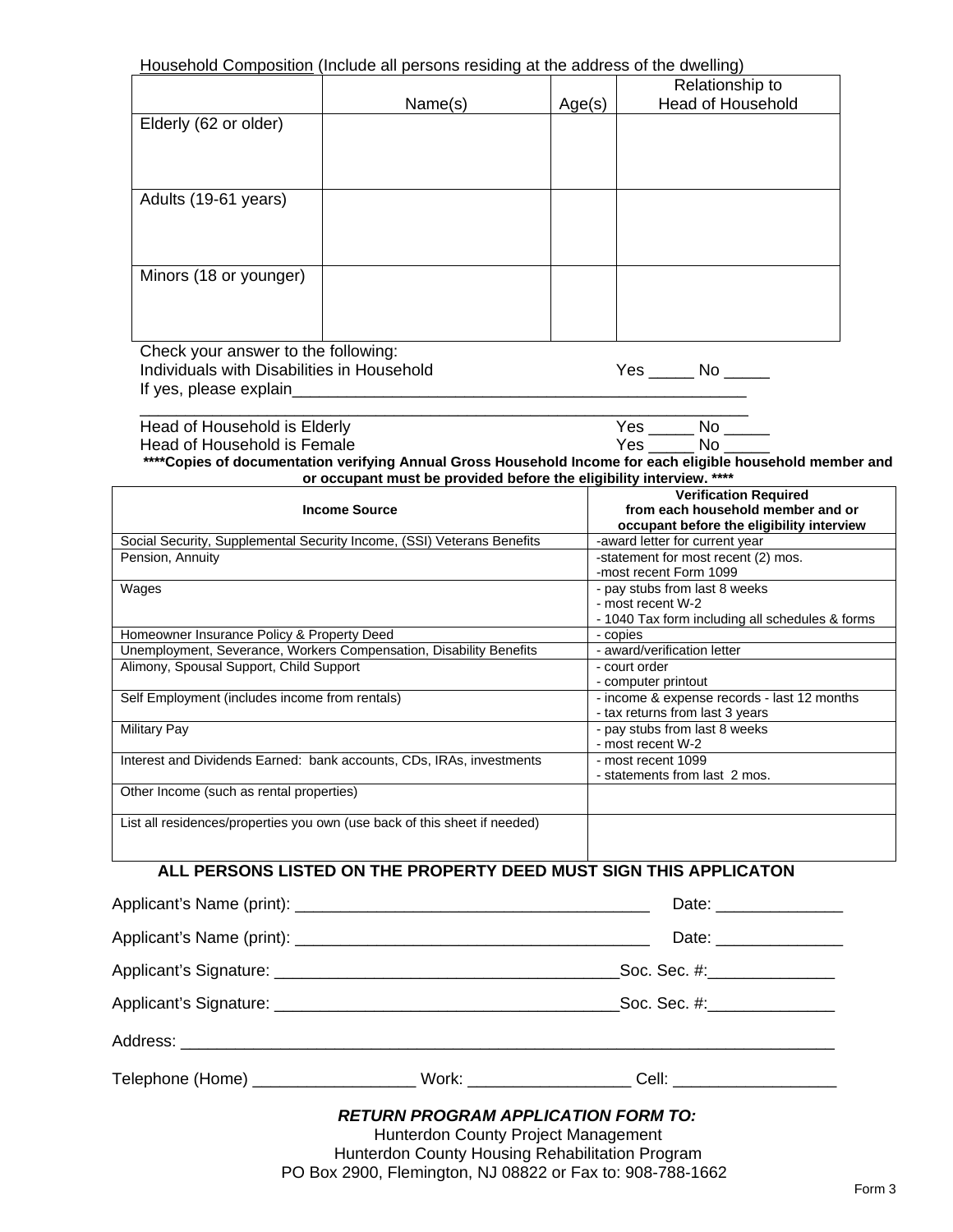#### **HUNTERDON COUNTY HOUSING REHABILITATION PROGRAM APPLICATION - PART II**

| Once income eligibility is determined, this portion of the application will be completed when meeting with<br>the Program Coordinator. You <b>WILL BE REQURIED</b> to bring the required documentation to your<br>eligibility interview; copies will be made at the time of your interview. If documentation is not available at<br>the interview, you will be rescheduled. |                                                                                                                                                                                                                                                                                                                                                                                                                                                                                            |                |
|-----------------------------------------------------------------------------------------------------------------------------------------------------------------------------------------------------------------------------------------------------------------------------------------------------------------------------------------------------------------------------|--------------------------------------------------------------------------------------------------------------------------------------------------------------------------------------------------------------------------------------------------------------------------------------------------------------------------------------------------------------------------------------------------------------------------------------------------------------------------------------------|----------------|
| <b>Financial Information Required:</b><br>Is mortgage current? ____ yes ____ no ____ N/A                                                                                                                                                                                                                                                                                    |                                                                                                                                                                                                                                                                                                                                                                                                                                                                                            |                |
|                                                                                                                                                                                                                                                                                                                                                                             |                                                                                                                                                                                                                                                                                                                                                                                                                                                                                            |                |
|                                                                                                                                                                                                                                                                                                                                                                             |                                                                                                                                                                                                                                                                                                                                                                                                                                                                                            |                |
|                                                                                                                                                                                                                                                                                                                                                                             |                                                                                                                                                                                                                                                                                                                                                                                                                                                                                            |                |
|                                                                                                                                                                                                                                                                                                                                                                             |                                                                                                                                                                                                                                                                                                                                                                                                                                                                                            |                |
| <b>Other Outstanding Debts:</b>                                                                                                                                                                                                                                                                                                                                             |                                                                                                                                                                                                                                                                                                                                                                                                                                                                                            |                |
| <b>Type</b>                                                                                                                                                                                                                                                                                                                                                                 | <b>Monthly Payment</b>                                                                                                                                                                                                                                                                                                                                                                                                                                                                     | <b>Balance</b> |
| $\frac{\text{I}}{\text{I}}$ , and the set of the set of the set of the set of the set of the set of the set of the set of the set of the set of the set of the set of the set of the set of the set of the set of the set of the set of th                                                                                                                                  |                                                                                                                                                                                                                                                                                                                                                                                                                                                                                            |                |
| $\frac{\text{I} \text{S}}{\text{I} \text{S}}$                                                                                                                                                                                                                                                                                                                               |                                                                                                                                                                                                                                                                                                                                                                                                                                                                                            |                |
| $\frac{1}{2}$ $\frac{1}{2}$ $\frac{1}{2}$ $\frac{1}{2}$ $\frac{1}{2}$ $\frac{1}{2}$ $\frac{1}{2}$ $\frac{1}{2}$ $\frac{1}{2}$ $\frac{1}{2}$ $\frac{1}{2}$ $\frac{1}{2}$ $\frac{1}{2}$ $\frac{1}{2}$ $\frac{1}{2}$ $\frac{1}{2}$ $\frac{1}{2}$ $\frac{1}{2}$ $\frac{1}{2}$ $\frac{1}{2}$ $\frac{1}{2}$ $\frac{1}{2}$                                                         |                                                                                                                                                                                                                                                                                                                                                                                                                                                                                            |                |
| <u> 2008 - Andrea Britain, amerikan personal (h. 1878).</u>                                                                                                                                                                                                                                                                                                                 | $\frac{\text{I} \cdot \text{I} \cdot \text{I} \cdot \text{I}}{\text{I} \cdot \text{I} \cdot \text{I} \cdot \text{I} \cdot \text{I} \cdot \text{I} \cdot \text{I} \cdot \text{I} \cdot \text{I} \cdot \text{I} \cdot \text{I} \cdot \text{I} \cdot \text{I} \cdot \text{I} \cdot \text{I} \cdot \text{I} \cdot \text{I} \cdot \text{I} \cdot \text{I} \cdot \text{I} \cdot \text{I} \cdot \text{I} \cdot \text{I} \cdot \text{I} \cdot \text{I} \cdot \text{I} \cdot \text{I} \cdot \text{$ |                |
| <u> 1980 - Johann Barbara, martin amerikan basar dan berasal dalam basar dalam basar dalam basar dalam basar dala</u>                                                                                                                                                                                                                                                       | $\frac{\text{I} \cdot \text{I} \cdot \text{I} \cdot \text{I}}{\text{I} \cdot \text{I} \cdot \text{I} \cdot \text{I} \cdot \text{I} \cdot \text{I} \cdot \text{I} \cdot \text{I} \cdot \text{I} \cdot \text{I} \cdot \text{I} \cdot \text{I} \cdot \text{I} \cdot \text{I} \cdot \text{I} \cdot \text{I} \cdot \text{I} \cdot \text{I} \cdot \text{I} \cdot \text{I} \cdot \text{I} \cdot \text{I} \cdot \text{I} \cdot \text{I} \cdot \text{I} \cdot \text{I} \cdot \text{I} \cdot \text{$ |                |
| $\frac{\$}{\$}$                                                                                                                                                                                                                                                                                                                                                             |                                                                                                                                                                                                                                                                                                                                                                                                                                                                                            |                |
| $\frac{\text{I} \text{S}}{\text{I} \text{S}}$                                                                                                                                                                                                                                                                                                                               |                                                                                                                                                                                                                                                                                                                                                                                                                                                                                            |                |
|                                                                                                                                                                                                                                                                                                                                                                             |                                                                                                                                                                                                                                                                                                                                                                                                                                                                                            |                |

2. Meets income eligibility criteria \_\_\_\_\_ yes \_\_\_\_ no

I HEREBY CERTIFY THAT TO THE BEST OF MY KNOWLEDGE AND BELIEF, THE ABOVE DATA IS TRUE AND CORRECT AND THAT I AM AN OWNER-OCCUPANT OF THE PROPERTY FOR WHICH REHABILITATION IS PROPOSED.

"*WARNING*: Section 1001 of Title 18 of the U.S. Code makes it a criminal offense to make willful false statements or misrepresentation to nay Department or Agency of the United States as to any matter within its jurisdiction.

\_\_\_\_\_\_\_\_\_\_\_\_\_\_\_\_\_ \_\_\_\_\_\_\_\_\_\_\_\_\_\_\_\_\_\_\_\_\_\_\_\_\_\_\_\_\_\_\_\_\_\_\_\_\_\_\_\_\_\_\_\_\_\_\_

Date Signature

\_\_\_\_\_\_\_\_\_\_\_\_\_\_\_\_\_ \_\_\_\_\_\_\_\_\_\_\_\_\_\_\_\_\_\_\_\_\_\_\_\_\_\_\_\_\_\_\_\_\_\_\_\_\_\_\_\_\_\_\_\_\_\_\_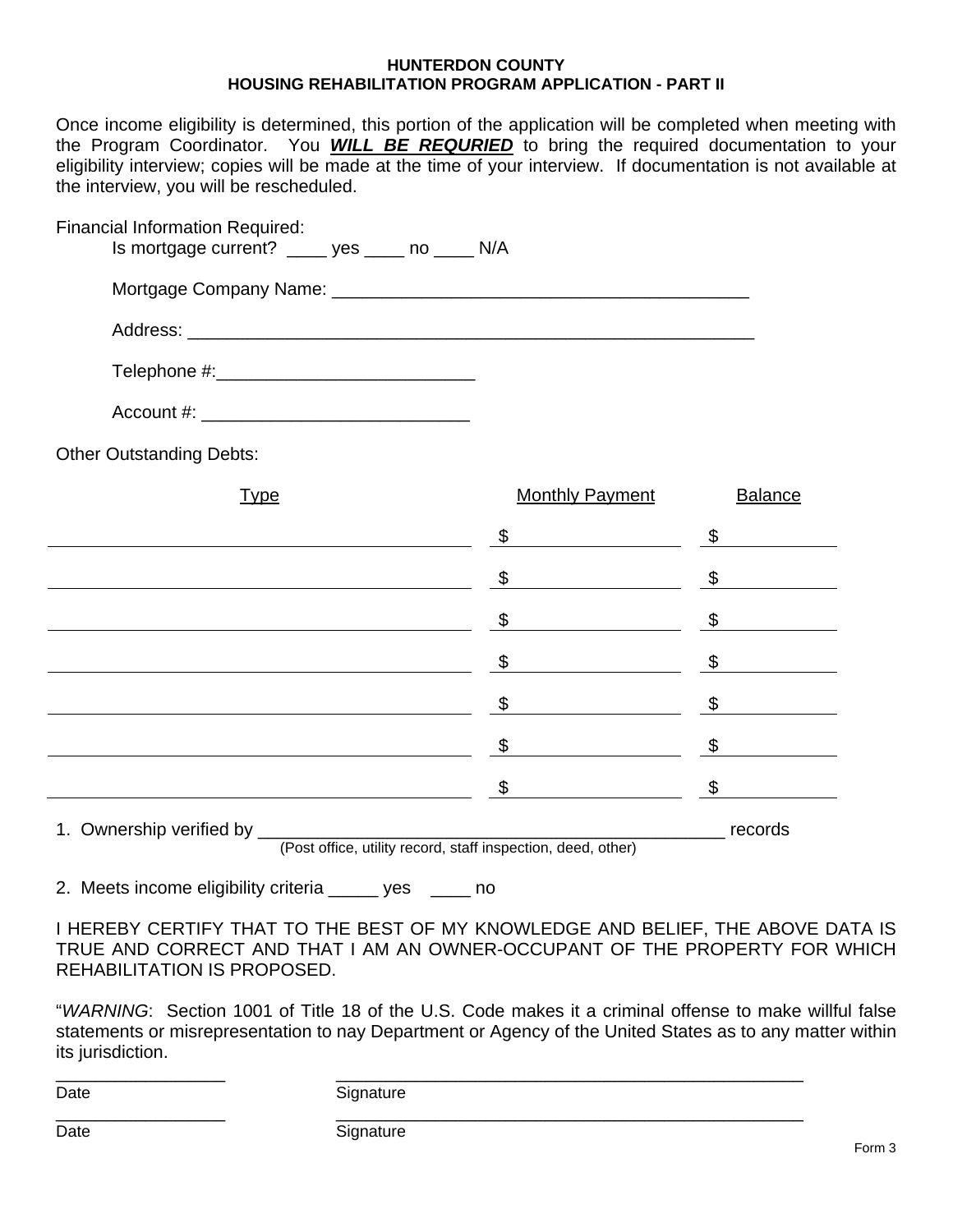Financial Privacy Act Notice

| Case No: The Case No. | Date: |  |
|-----------------------|-------|--|

**NOTICE** 

This notice is provided to you pursuant to the requirements of the Right to Privacy Act of 1978.

As a result of your request for and/or receipt of financial assistance under the Hunterdon County Housing Rehabilitation Program, he New Jersey Council on Affordable Housing and agencies funding this program will have a right of access to financial records held by the County in connection with the consideration and/or administration of assistance to you. Also, County representatives responsible for administrative, financial and/or fiscal matters associated with the Housing Rehabilitation Program will have a right of access to these financial records.

Pursuant to these rights of access, financial records involving your transaction will be available to these authorized officials without further notice or authorization from you. However, your financial records and information as contained therein will not be disclosed or released to any other persons; government agency or department without your prior written consent, except as may be permitted and/or required by law.

### ACKNOWLEDGEMENT

I have read the Right to Financial Privacy Act Notice presented above, and by my signature below, acknowledge and accept the terms and conditions set forth therein.

\_\_\_\_\_\_\_\_\_\_\_\_\_\_\_\_\_\_\_\_\_\_\_\_\_\_\_\_\_\_\_\_\_\_\_\_\_\_\_\_\_\_ Applicant's Signature Date

\_\_\_\_\_\_\_\_\_\_\_\_\_\_\_\_\_\_\_\_\_\_\_\_\_\_\_\_\_\_\_\_\_\_\_\_\_\_\_\_\_\_ Applicant's Signature Date

Form 8A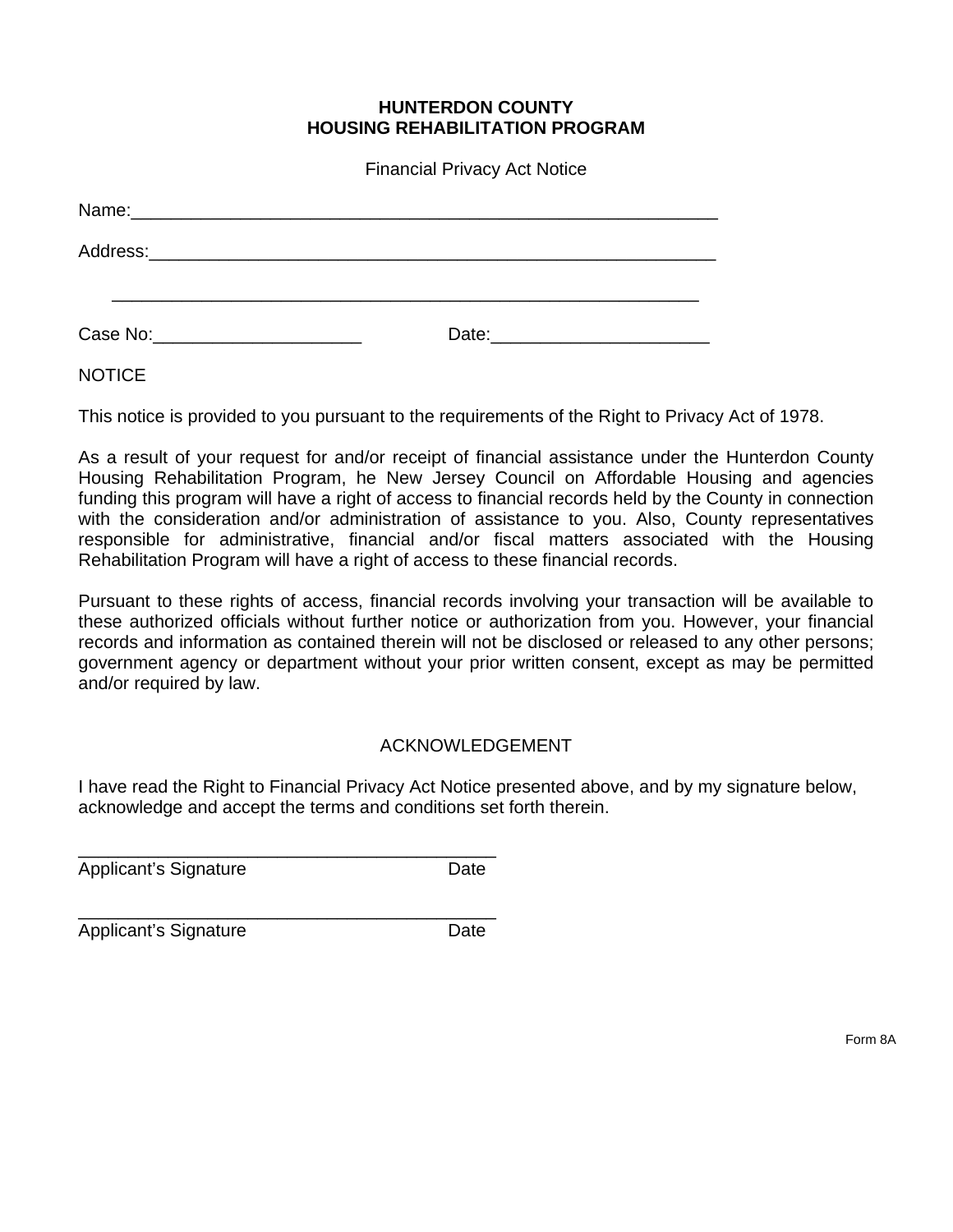# **Verification of Student Status**

\*\*\*Information is attainable from school that student is currently attending\*\*\*

# **\*\*MAKE ADDITIONAL COPIES AS NEEDED\*\***

| $My_$                   | is enrolled at<br><u> 1989 - Johann Barn, mars ann an t-Amhain an t-Amhain an t-Amhain an t-Amhain an t-Amhain an t-Amhain an t-Amh</u> |                                                                                                   |
|-------------------------|-----------------------------------------------------------------------------------------------------------------------------------------|---------------------------------------------------------------------------------------------------|
| (Son/Daughter)          | (Name)                                                                                                                                  |                                                                                                   |
|                         |                                                                                                                                         | as a                                                                                              |
|                         | (Name of School)                                                                                                                        |                                                                                                   |
|                         | student.                                                                                                                                |                                                                                                   |
| (Full Time/Part Time)   |                                                                                                                                         |                                                                                                   |
| Rehabilitation Program. |                                                                                                                                         | I hereby authorize the release of information to verify the above to the Hunterdon County Housing |
| Date                    | Signature of Parent                                                                                                                     |                                                                                                   |
| records.                | The above information is modified as follows:                                                                                           | The above information is verified by me as true and correct based on my review of school          |
|                         |                                                                                                                                         |                                                                                                   |
|                         |                                                                                                                                         |                                                                                                   |
|                         |                                                                                                                                         |                                                                                                   |

Date **Signature of School Official** 

**Title The Community of Title** 

 $\overline{\phantom{a}}$  , and the contract of the contract of the contract of the contract of the contract of the contract of the contract of the contract of the contract of the contract of the contract of the contract of the contrac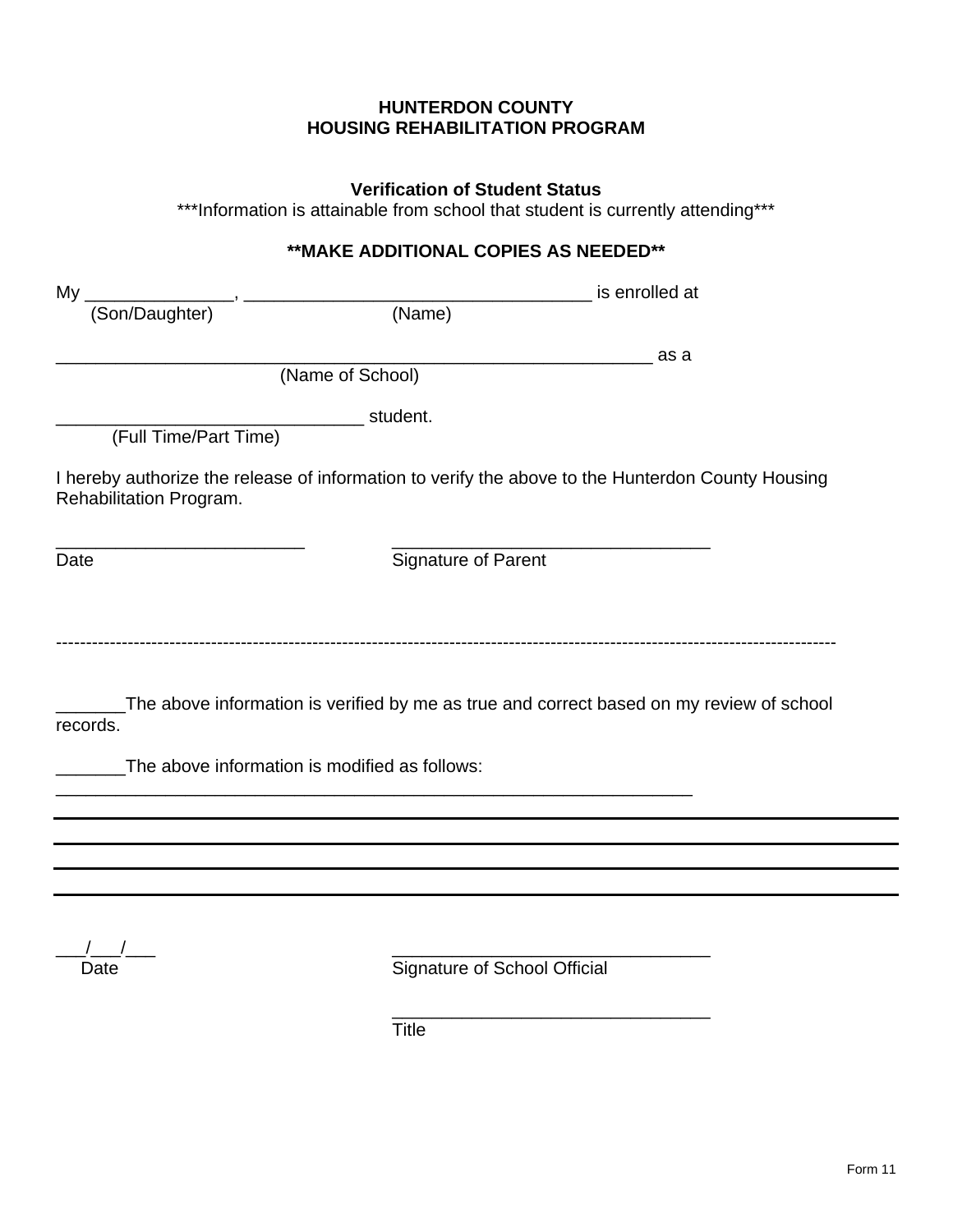# **Real Estate Tax Payments**

\*\*\*Information is attainable from the Municipal Tax Collector for your Municipality\*\*\*

| <b>Municipal Records</b>               |  |  |
|----------------------------------------|--|--|
|                                        |  |  |
|                                        |  |  |
|                                        |  |  |
| Tax Map Designation: Block________     |  |  |
|                                        |  |  |
| Taxes Paid to Date: Yes                |  |  |
|                                        |  |  |
|                                        |  |  |
|                                        |  |  |
|                                        |  |  |
|                                        |  |  |
| Date: $\frac{1}{\sqrt{1-\frac{1}{2}}}$ |  |  |